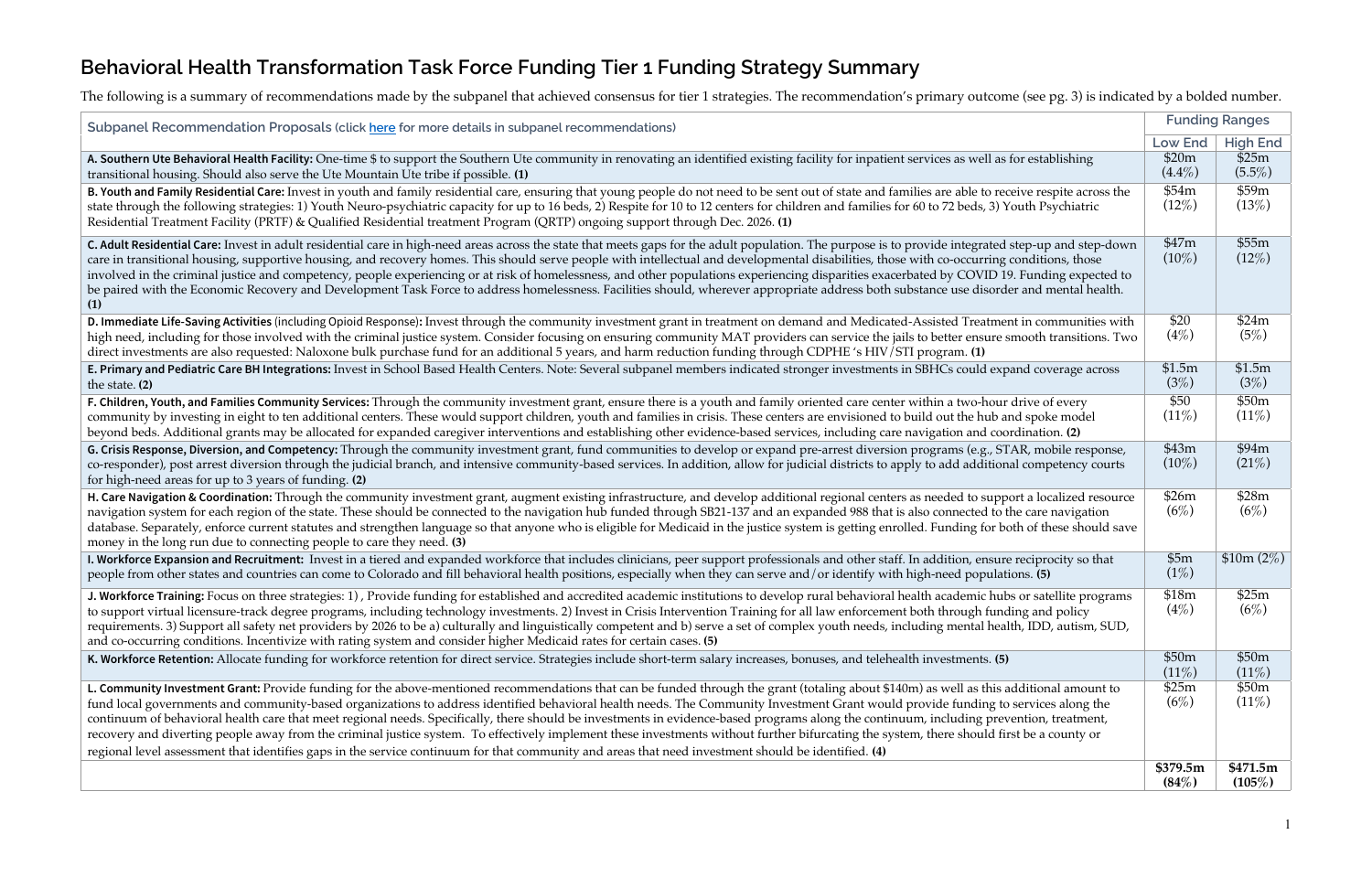# **Behavioral Health Transformation Task Force Tier 1 Policy Strategy Summary**

- 1. **Reciprocity:** Expand reciprocity to domestic and international licensures and encourage providers to move to Colorado. This will help expand the ability to provide cultural competency. At the same time, continue to invest in Colorado's telehealth infrastructure to reach clinicians / providers nationwide with specialty care.
- 2. **1115 mental health waiver:** Explore Medicaid 1115 waiver for mental health in addition to the one Colorado has on SUD.
- 3. **Buprenorphine:** Eliminate any requirements for prior authorization to fill buprenorphine products for the treatment of opioid use disorders.
- 4. **Audit/ sunset review of BH line item:** Identify programs and line items that should be audited or undergo a sunset review. Items include: 1. Strategic Individualized Remediation Treatment (STIRT), 2. Jail Based Behavioral Health Services, 3. Offender Behavioral Health Services, 4. Correctional Treatment Cash Fund (CTCF), 5. Offender Services, 6. Approved Treatment Provider program, 7. Problem Solving Courts (with a focus accreditation).
- **5. Decrease Admin Burden:** Reduce admin burden that gets in the way of treating patients in a timely manner and overwhelming the workforce while also ensuring quality & transparency.
- 6. **Judicial diversion:** Explore creating authority for judicial diversion.
- 7. **Special competency population:** Consider making the competency population a special population within HCPF & provide resources to manage the population with the RAEs. Covering these services could be a requirement of the contracted network adequacy plan.
- 8. **988 BH line:** Ensure that the new 988 Suicide Prevention Life Line is connected with a resource navigation system, with care coordination, with peer supports, and with payer information for behavioral health services: Institute legislative policy for utilizing the 988 Suicide Prevention line as a Colorado Behavioral Health Crisis Line, which should include: 1) a connection to the forthcoming Colorado behavioral health resource navigation system with information that more quickly links individuals in crisis with available services, 2) a connection to the forthcoming care coordination system, 3) a connection to peer support services, 4) a connection to information about payer sources and payer funding for services.
- 9. **Medicaid in the jails, community corrections, & DOC:** Enforce current statutes and strengthen language so that anyone who is eligible for Medicaid in the justice system is getting enrolled. In addition, maximizing Medicaid funding to the greatest extent to allow greater flexibility for criminal justice funds and reducing the amount of treatment dollars the criminal justice system needs to access via the state General Fund.
- 10. **Certified Addiction Technicians and Specialists:** Adjust requirements of CAT/S hours to be more in line with registered nurses or Licensed Practice Nurses. Currently CAT requires 1000 hours more than these professions and CAS 2000 more.
- 11. **Discharge Strategy:** Minimal funding to examine how to ensure people are not discharged into homelessness, such as through an evaluation, strategy development, and/or stakeholder consultation.